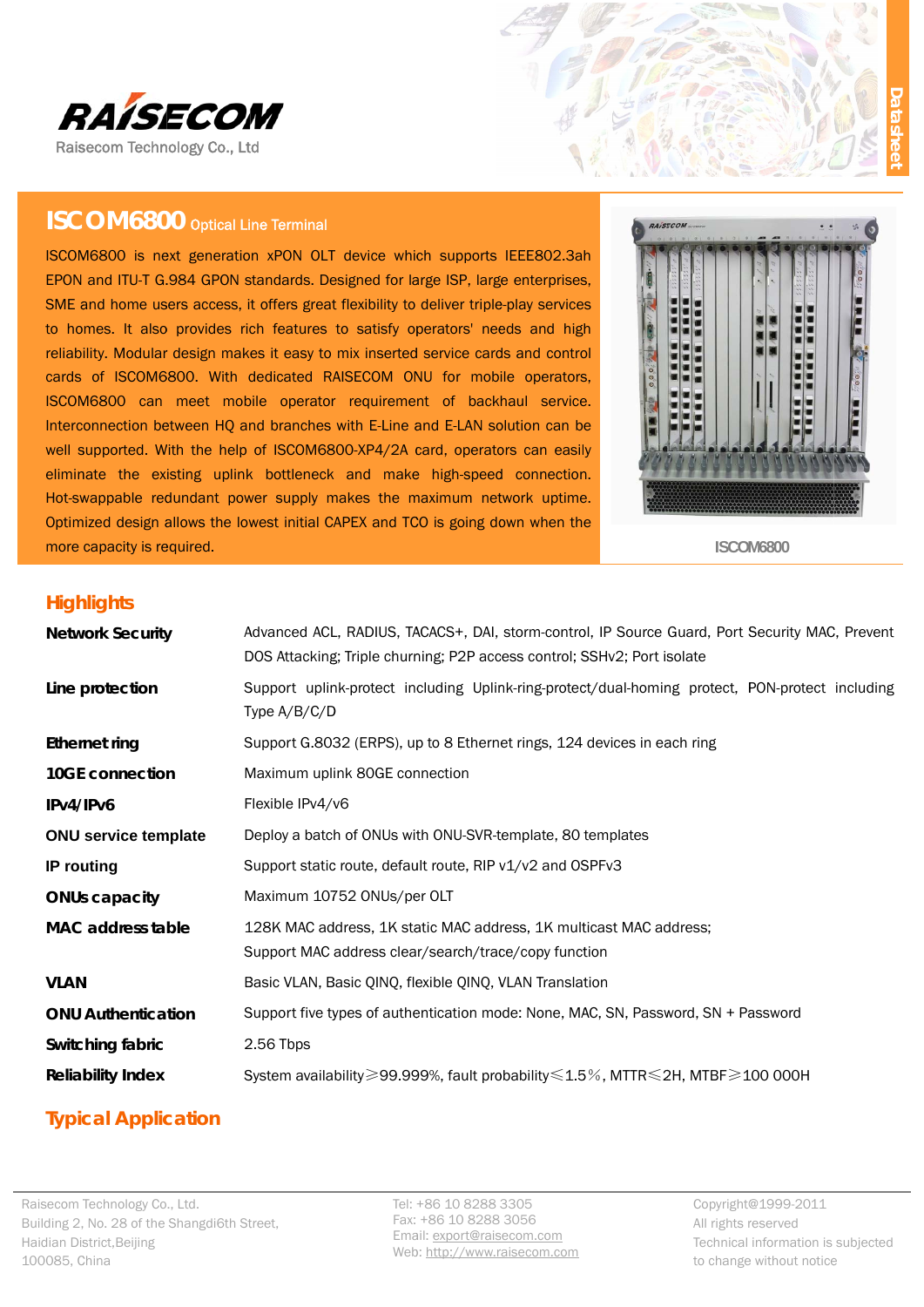



#### **Products involved**

- $\bullet$  OLT:
	- **ISCOM6800**
- $\bullet$  ONUs: **ISCOM5104-H1 ISCOM5204-H1 ISCOM HT821** ISCOM5116/5124S ISCOM5216/5224
	- ISCOM5304
- $\bullet$  SME:

MSG2200-EPON-G-AC MSG2200-EPON-N-AC

• CWDM:

OPCOM100-OAU-H

## **Features**

| <b>DBA</b>               | Support three forms of DBA: FIR, BIR, PIR; 64kbps granularity           |  |  |
|--------------------------|-------------------------------------------------------------------------|--|--|
| <b>FEC</b>               | Support two-way FEC                                                     |  |  |
| P <sub>2</sub> P         | P2P Support P2P access control                                          |  |  |
| <b>VLAN</b>              | IEEE 802.10 VLAN: 4094 Concurrent VLANs, VLAN mode: Access and Trunk    |  |  |
|                          | port-based QINQ, total 10K flexible ging, 2K VLAN translation;          |  |  |
| <b>Link Aggregation</b>  | Up to 6 groups and 8 ports per group;                                   |  |  |
|                          | Group member max-port-number 26;                                        |  |  |
|                          | Load balance based on MAC/IP/MAC+IP;                                    |  |  |
|                          | Standard LACP (static only)                                             |  |  |
| <b>Storm Control</b>     | Broadcast, multicast, unicast, DLF storm control;                       |  |  |
|                          | Control mode: global, bps, burst; Default burst: 8KB                    |  |  |
| <b>Mirror</b>            | Port-to-Multiport mirroring,                                            |  |  |
|                          | Separate mirroring configurations for ingress & egress ports            |  |  |
| <b>Link Aggregation</b>  | Load balance based on MAC/MAC+IP;                                       |  |  |
|                          | Support Manual configuration and static LACP; besides 1:1 Link Backup   |  |  |
| <b>STP</b>               | <b>STP, MSTP</b>                                                        |  |  |
| Port Isolate             | Support Layer-2 isolate of Physical Port and designated VLAN port       |  |  |
| <b>Transparent Relay</b> | BPDU; LACP; LLDP;STP                                                    |  |  |
| <b>Advanced</b>          |                                                                         |  |  |
| <b>OAM</b>               | IEEE802.3ah OAM including discovery, link performance, remote loopback, |  |  |
|                          | fault detection & performance stats per OAM standards;                  |  |  |

Tel: +86 10 8288 3305 Fax: +86 10 8288 3056 Email: export@raisecom.com Web: http://www.raisecom.com Copyright@1999-2011 All rights reserved Technical information is subjected to change without notice

 $\frac{1}{2}$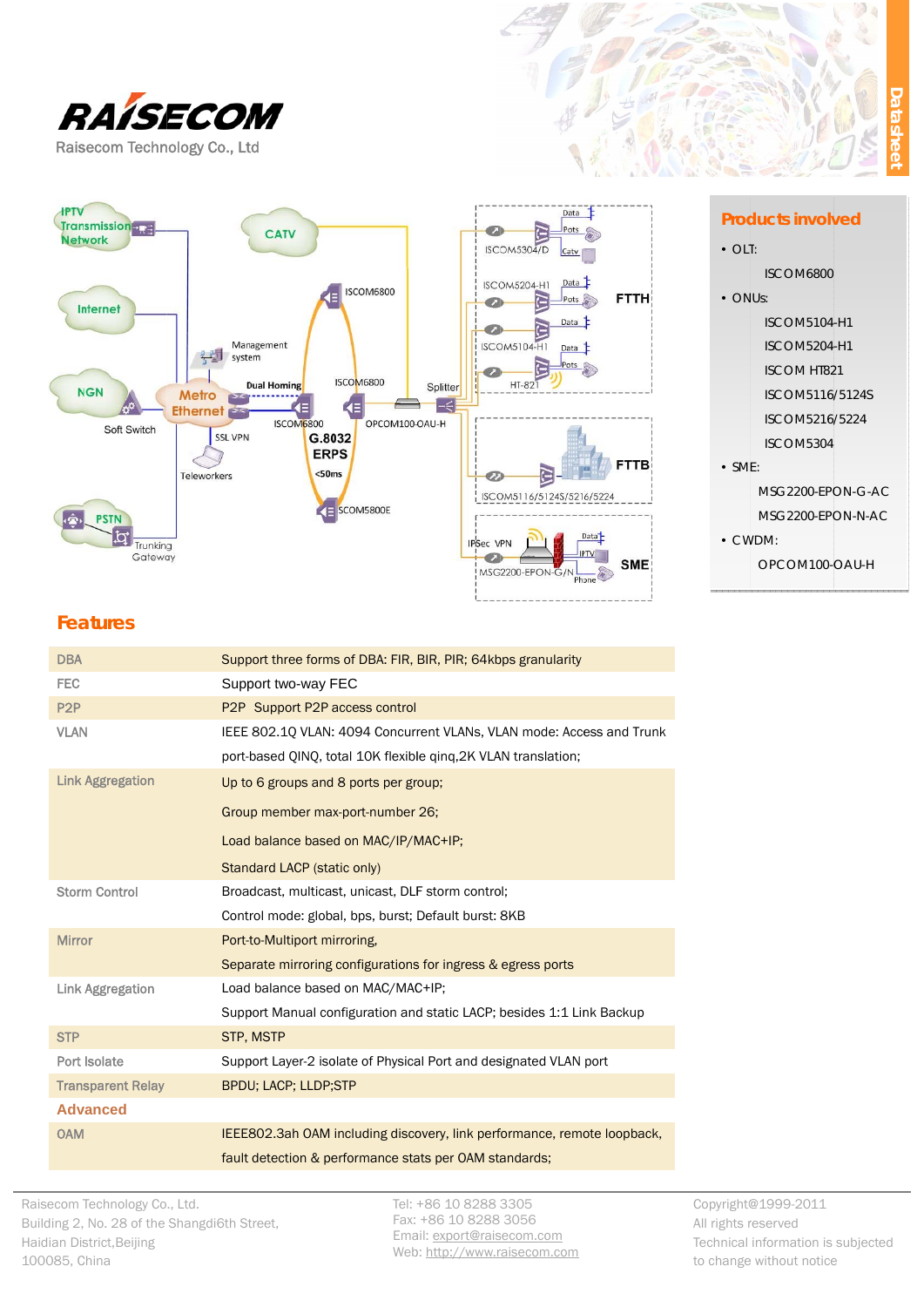



) <u>j</u>

|                          | OAM Active/Passive mode; EFM, CFM and SLA.                                  |  |  |  |
|--------------------------|-----------------------------------------------------------------------------|--|--|--|
| <b>System Management</b> | Console/Telnet/NMS/SNMP/SSHv2 management; RMON,                             |  |  |  |
|                          | 16 Layer 3 interfaces, Bridge MIB (RFC1493); System log;                    |  |  |  |
| <b>Maintenance</b>       | Debug information output; PING (packet internet groper);                    |  |  |  |
|                          | Port statistic; Port dynamic statistic                                      |  |  |  |
| <b>Multicasting</b>      | Support more than 1024 multicast groups; IGMP Snooping V1/V2/V3;            |  |  |  |
|                          | 1k MLD; IGMP Proxy V1/V2/V3;                                                |  |  |  |
|                          | Support static multicast and unknown multicast drop;                        |  |  |  |
|                          | Multicast VLAN Registration (MVR); Controlled multicasting of CTC           |  |  |  |
| QoS                      | Support Global trust model, TRUST mode: CoS/TOS/DSCP priority;              |  |  |  |
|                          | Global CoS/DSCP to queue mapping;                                           |  |  |  |
|                          | Global queue scheduling based on port;                                      |  |  |  |
|                          | Scheduling mode: SP/WRR/DRR/SP+WRR/SP+DRR; Flow statistic;                  |  |  |  |
|                          | Flow-based mirror/rate-limit/ redirection/VLAN swapping/rewriting of        |  |  |  |
|                          | 802.1p CoS, DSCP, IP Precedence                                             |  |  |  |
| <b>Ethernet Ring</b>     | Support Ethernet ring protection switch (ERPA), Up to 8 Ethernet rings, 124 |  |  |  |
|                          | devices in each ring; switching time≤50ms                                   |  |  |  |
| <b>ACL</b>               | Support L2 - L4 packet filtering based on MAC (source MAC address,          |  |  |  |
|                          | destination MAC address) ACL, IP(source IP address, destination IP          |  |  |  |
|                          | address) ACL, MAP ACL(CoS, DSCP, VLAN, IP precedence and priority,          |  |  |  |
|                          | L4-port, …and other User-designed), Filter Ingress or Egress ACL on port    |  |  |  |
| <b>Safety Features</b>   | Client classification and password protection;                              |  |  |  |
|                          | Binding of MAC address & port; storm-control,                               |  |  |  |
|                          | RADIUS, TACACS+, DAI, IP Source Guard, Port protection/isolate/backup,      |  |  |  |
|                          | Prevent DoS Attacking                                                       |  |  |  |
| <b>LLDP</b>              | Discovery remote base on link layer;                                        |  |  |  |
|                          | Get remote basic information                                                |  |  |  |
| <b>Time Management</b>   | Time zone; Time modification; Support SNTP & NTP                            |  |  |  |
| <b>DHCP</b>              | DHCP Client/Snooping/Server/Option 82/Relay                                 |  |  |  |
| Port Backup              | Port Backup by port or port based on VLAN                                   |  |  |  |
| <b>Software Upgrade</b>  | XMODEM, FTP upgrade in BOOTROM                                              |  |  |  |
|                          | FTP/TFTP                                                                    |  |  |  |

Tel: +86 10 8288 3305 Fax: +86 10 8288 3056 Email: export@raisecom.com Web: http://www.raisecom.com Copyright@1999-2011 All rights reserved Technical information is subjected to change without notice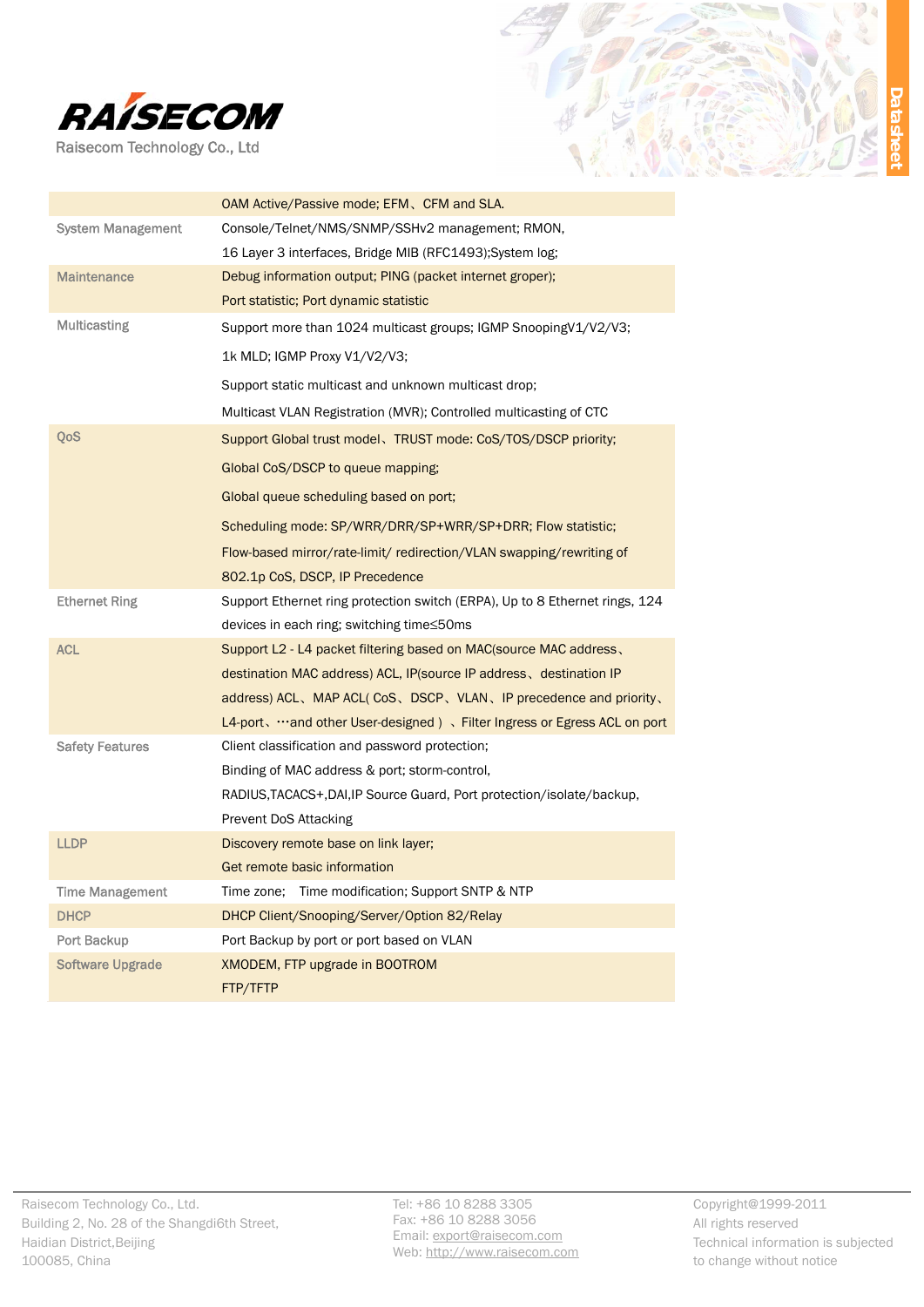

## **Specifications**



### **Compliances**

| Standards & | IEEE 802.10 VLAN                   |  |  |
|-------------|------------------------------------|--|--|
| protocols   | IEEE 802.3ad Link Aggregation      |  |  |
|             | IEEE 802.1ad QINQ                  |  |  |
|             | IEEE 802.1D Spanning Tree Protocol |  |  |
|             | IEEE 802.1s MSTP                   |  |  |
|             | RFC 2131 DHCP                      |  |  |
|             | RFC 2132 DHCP Options              |  |  |
|             | <b>IEEE 802.1x Security</b>        |  |  |
|             | IEEE 802.1p CoS Prioritization     |  |  |
|             | <b>IEEE 802.3x Flow Control</b>    |  |  |
|             | IEEE 802.3ah OAM                   |  |  |
|             | IEEE 802.1ag CFM                   |  |  |
|             | <b>ITU Y.1731 Services OAM</b>     |  |  |
|             | <b>ITU-T G.8021</b>                |  |  |
|             | <b>ITU-T G.8031</b>                |  |  |
|             | RFC1465Static Routing,             |  |  |
|             | RFC1058RIPv1/RFC2453RIPv2          |  |  |
|             | IGMP v1/v2/v3                      |  |  |
|             | <b>RMON I and II standards</b>     |  |  |
|             | SNMPv1/v2c/v3                      |  |  |
|             | MEF9/MEF14                         |  |  |
|             | G.992.1/G.992.3/G.992.5            |  |  |
|             | G.991.2/G.993.1/G.993.2            |  |  |
|             | RFC 3261/2543、RFC 2327、RFC 3550、   |  |  |
|             | ITU-T H.248.v1/v2/v3               |  |  |
|             | DHCPv4/v6                          |  |  |
|             | RFC2131                            |  |  |
|             | <b>RFC3315</b>                     |  |  |

## **Ordering Information**

| <b>ISCOM6800-18</b>     | ISCOM6800 chassis with 18 slots.                                                                |
|-------------------------|-------------------------------------------------------------------------------------------------|
| <b>ISCOM6800-18-AGB</b> | Airflow slot and cable array.                                                                   |
| <b>FAN328</b>           | Fans with intelligent controllable speed and failure monitoring.                                |
| ISCOM6800-CICA          | Environment monitoring card                                                                     |
| ISCOM6800-SMCA          | Switching and control card, which can be inserted into slot 9 or 10. Switching fabric 1.28Tbps. |
| ISCOM6800-SMCB          | Switching and control card, which can be inserted into slot 9 or 10. Switching fabric 640Gbps.  |

Raisecom Technology Co., Ltd. Building 2, No. 28 of the Shangdi6th Street, Haidian District, Beijing 100085, China

Tel: +86 10 8288 3305 Fax: +86 10 8288 3056 Email: export@raisecom.com Web: http://www.raisecom.com Copyright@1999-2011 All rights reserved Technical information is subjected to change without notice